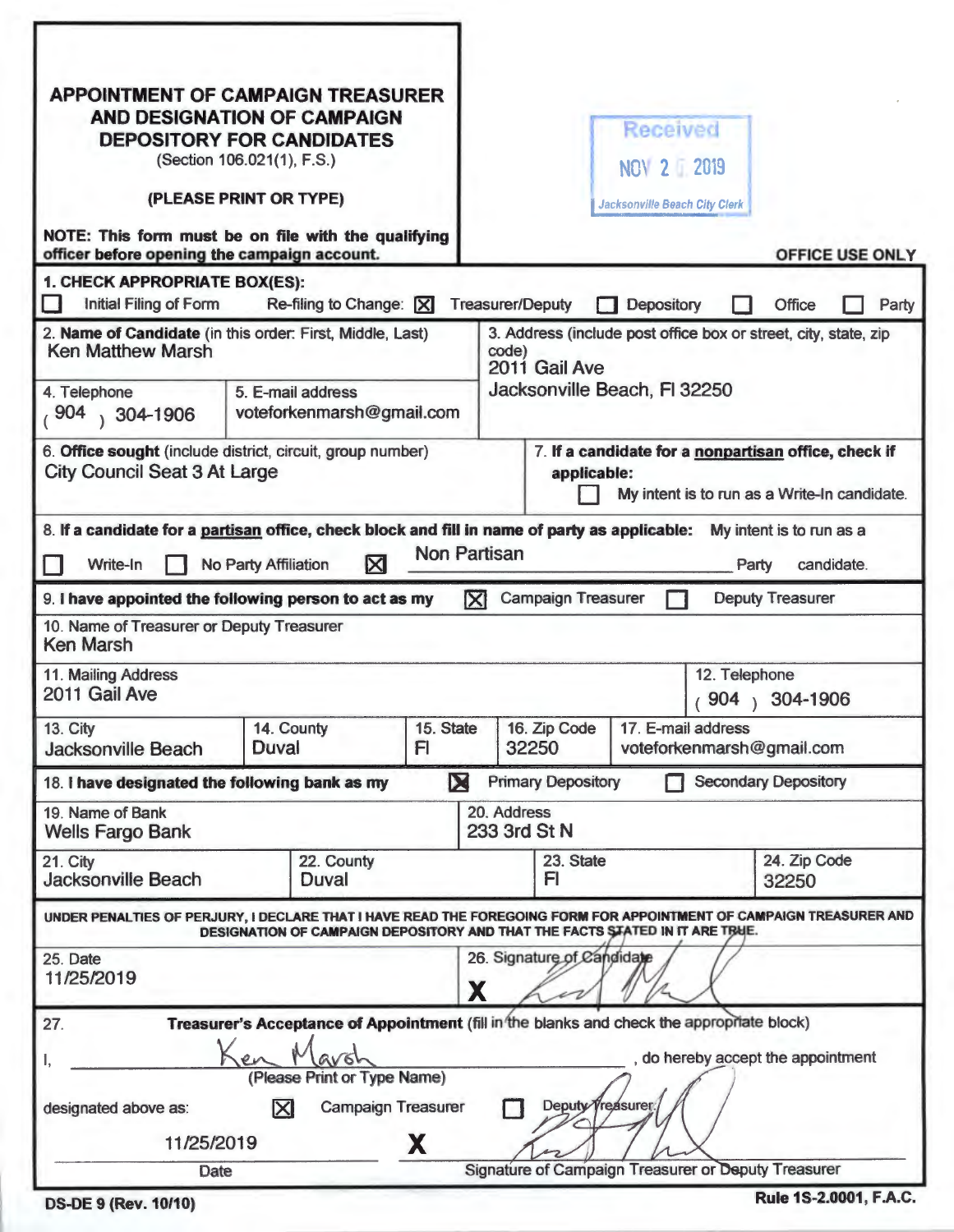| <b>APPOINTMENT OF CAMPAIGN TREASURER</b><br>AND DESIGNATION OF CAMPAIGN<br><b>DEPOSITORY FOR CANDIDATES</b><br>(Section 106.021(1), F.S.)<br>(PLEASE PRINT OR TYPE)<br>NOTE: This form must be on file with the qualifying<br>officer before opening the campaign account.<br>1. CHECK APPROPRIATE BOX(ES): |                     |                                                                              |                             |                                                     |                                                                                                                     |                           | Received<br>NOV 2 5 2019<br>Jacksonville Beach City Clerk                                       |                       |                             | <b>OFFICE USE ONLY</b> |  |
|-------------------------------------------------------------------------------------------------------------------------------------------------------------------------------------------------------------------------------------------------------------------------------------------------------------|---------------------|------------------------------------------------------------------------------|-----------------------------|-----------------------------------------------------|---------------------------------------------------------------------------------------------------------------------|---------------------------|-------------------------------------------------------------------------------------------------|-----------------------|-----------------------------|------------------------|--|
| Initial Filing of Form                                                                                                                                                                                                                                                                                      |                     | Re-filing to Change: $[\overline{X}]$                                        |                             |                                                     | <b>Treasurer/Deputy</b>                                                                                             |                           | Depository                                                                                      |                       | Office                      | Party                  |  |
| 2. Name of Candidate (in this order: First, Middle, Last)<br><b>Ken Matthew Marsh</b><br>4. Telephone<br>,904<br>$\sqrt{304-1906}$                                                                                                                                                                          |                     | 5. E-mail address<br>voteforkenmarsh@gmail.com                               |                             |                                                     | code)                                                                                                               | 2011 Gail Ave             | 3. Address (include post office box or street, city, state, zip<br>Jacksonville Beach, FI 32250 |                       |                             |                        |  |
| 6. Office sought (include district, circuit, group number)<br><b>City Council Seat 3 At Large</b>                                                                                                                                                                                                           |                     |                                                                              |                             |                                                     | 7. If a candidate for a nonpartisan office, check if<br>applicable:<br>My intent is to run as a Write-In candidate. |                           |                                                                                                 |                       |                             |                        |  |
| 8. If a candidate for a partisan office, check block and fill in name of party as applicable:<br>My intent is to run as a<br>Non Partisan<br>$\times$<br>candidate.<br>No Party Affiliation<br>Write-In<br>Party                                                                                            |                     |                                                                              |                             |                                                     |                                                                                                                     |                           |                                                                                                 |                       |                             |                        |  |
| Campaign Treasurer<br><b>Deputy Treasurer</b><br>区<br>9. I have appointed the following person to act as my                                                                                                                                                                                                 |                     |                                                                              |                             |                                                     |                                                                                                                     |                           |                                                                                                 |                       |                             |                        |  |
| 10. Name of Treasurer or Deputy Treasurer<br>Darby P. Marsh                                                                                                                                                                                                                                                 |                     |                                                                              |                             |                                                     |                                                                                                                     |                           |                                                                                                 |                       |                             |                        |  |
| 11. Mailing Address<br>2011 Gail Ave                                                                                                                                                                                                                                                                        |                     |                                                                              |                             | 12. Telephone<br>904<br>616-7898                    |                                                                                                                     |                           |                                                                                                 |                       |                             |                        |  |
| 13. City<br><b>Jacksonville Beach</b>                                                                                                                                                                                                                                                                       | Duval               | 14. County<br>15. State<br>FI                                                |                             | 16. Zip Code<br>32250                               |                                                                                                                     |                           | 17. E-mail address<br>voteforkenmarsh@gmail.com                                                 |                       |                             |                        |  |
| 18. I have designated the following bank as my                                                                                                                                                                                                                                                              |                     |                                                                              |                             | ⊠                                                   |                                                                                                                     | <b>Primary Depository</b> |                                                                                                 |                       | <b>Secondary Depository</b> |                        |  |
| 19. Name of Bank<br><b>Wells Fargo Bank</b>                                                                                                                                                                                                                                                                 |                     |                                                                              | 20. Address<br>233 3rd St N |                                                     |                                                                                                                     |                           |                                                                                                 |                       |                             |                        |  |
| 21. City<br><b>Jacksonville Beach</b>                                                                                                                                                                                                                                                                       | 22. County<br>Duval |                                                                              |                             | 23. State<br>FI                                     |                                                                                                                     |                           |                                                                                                 | 24. Zip Code<br>32250 |                             |                        |  |
| UNDER PENALTIES OF PERJURY, I DECLARE THAT I HAVE READ THE FOREGOING FORM FOR APPOINTMENT OF CAMPAIGN TREASURER AND                                                                                                                                                                                         |                     | DESIGNATION OF CAMPAIGN DEPOSITORY AND THAT THE FACTS STATED IN IT ARE TRUE. |                             |                                                     |                                                                                                                     |                           |                                                                                                 |                       |                             |                        |  |
| 25. Date<br>11/25/2019                                                                                                                                                                                                                                                                                      |                     |                                                                              |                             | 26. Signature of Cendidate<br>Χ                     |                                                                                                                     |                           |                                                                                                 |                       |                             |                        |  |
| Treasurer's Acceptance of Appointment (fill in the blanks and check the appropriate block)<br>27.                                                                                                                                                                                                           |                     |                                                                              |                             |                                                     |                                                                                                                     |                           |                                                                                                 |                       |                             |                        |  |
| , do hereby accept the appointment<br>vBI<br>I,<br>(Please Print or Type Name)                                                                                                                                                                                                                              |                     |                                                                              |                             |                                                     |                                                                                                                     |                           |                                                                                                 |                       |                             |                        |  |
| Deputy Treasurer.<br>Campaign Treasurer<br>designated above as:<br>$\times$                                                                                                                                                                                                                                 |                     |                                                                              |                             |                                                     |                                                                                                                     |                           |                                                                                                 |                       |                             |                        |  |
| 11/25/2019                                                                                                                                                                                                                                                                                                  |                     | X                                                                            |                             |                                                     |                                                                                                                     |                           |                                                                                                 |                       |                             |                        |  |
| Date                                                                                                                                                                                                                                                                                                        |                     |                                                                              |                             | Signature of Campaign Treasurer or Deputy Treasurer |                                                                                                                     |                           |                                                                                                 |                       |                             |                        |  |
| Rule 1S-2.0001, F.A.C.<br><b>DS-DE 9 (Rev. 10/10)</b>                                                                                                                                                                                                                                                       |                     |                                                                              |                             |                                                     |                                                                                                                     |                           |                                                                                                 |                       |                             |                        |  |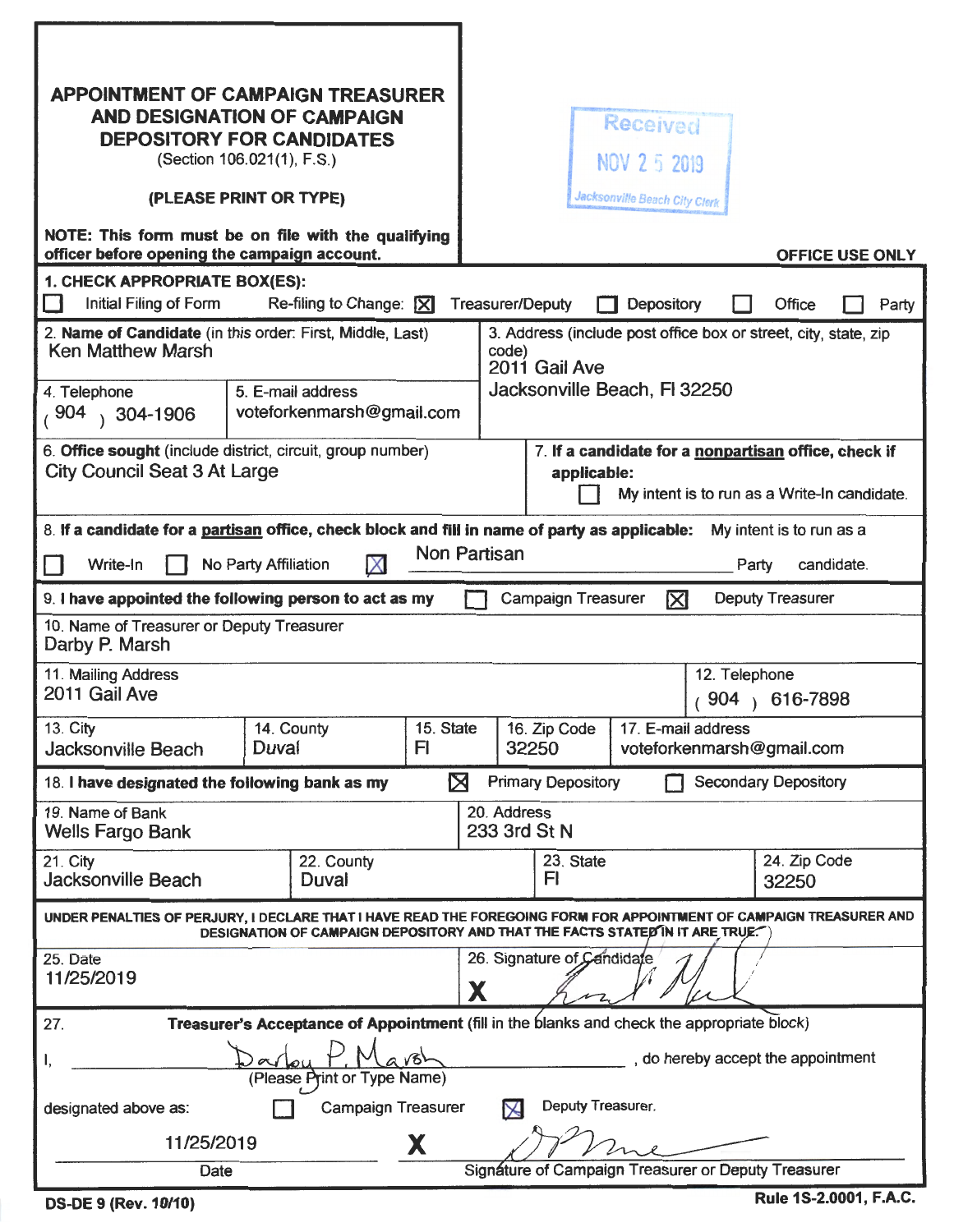## **City of Jacksonville Beach 2020 Municipal Election**



## **Self-Loan**

Date:  $\sqrt{ }$ 

## **TO WHOM** IT MAY CONCERN:

I plan to loan myself money during my campaign in the 2020 Municipal Election for the City of Jacksonville Beach Office of:

1. Mayor 2. City Council Member, At-Large:  $\#$  3 3. City Council Member, District # \_\_\_\_\_\_, Seat # (Candidate's Signature)  $GVS$ Name - Please Print) Received NOV **2** 5 <sup>2019</sup> Jacksonville Beach City Clerk OFFICE USE ONLY